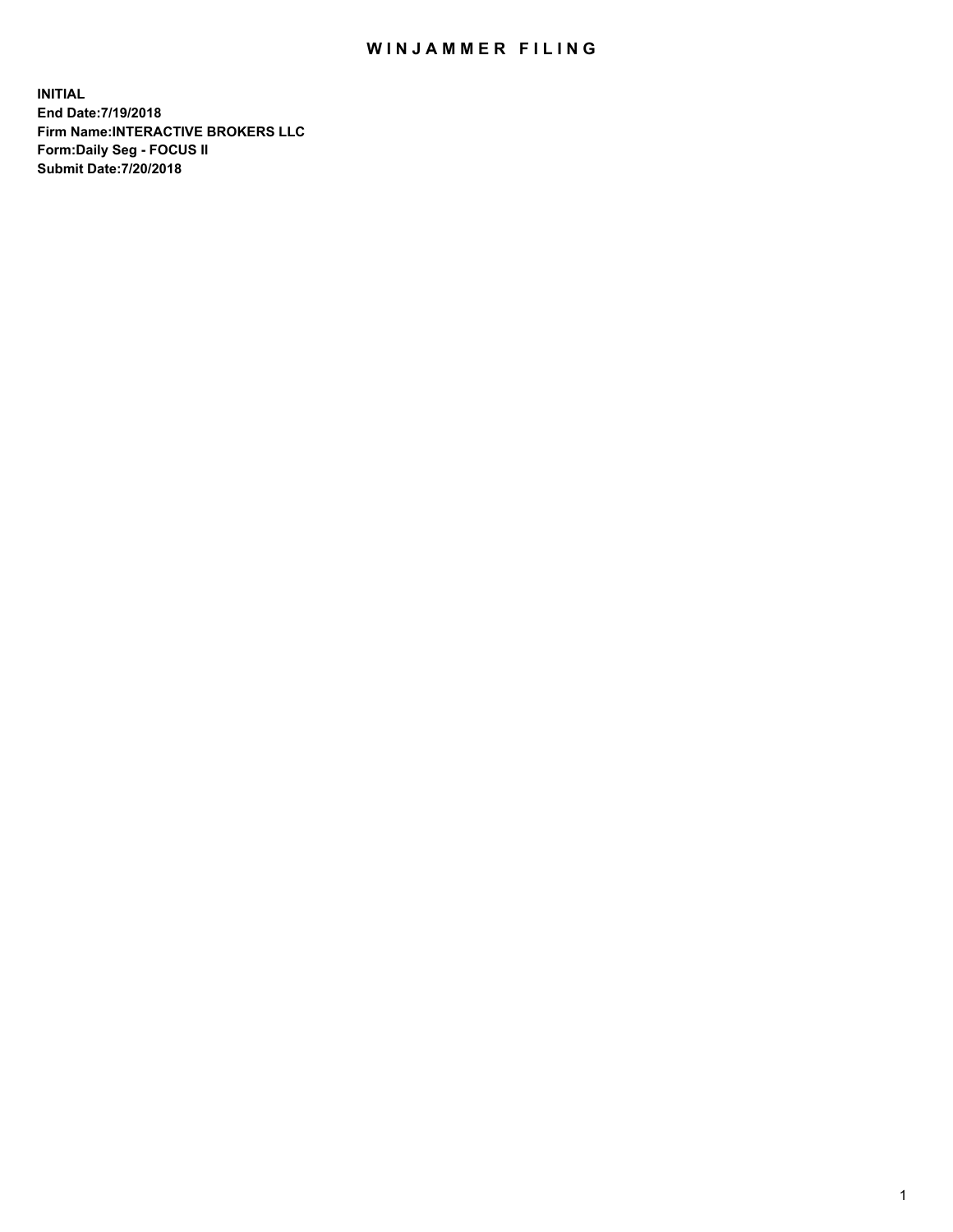**INITIAL End Date:7/19/2018 Firm Name:INTERACTIVE BROKERS LLC Form:Daily Seg - FOCUS II Submit Date:7/20/2018 Daily Segregation - Cover Page**

| Name of Company                                                                                                                                                                                                                                                                                                                | <b>INTERACTIVE BROKERS LLC</b>                                                   |
|--------------------------------------------------------------------------------------------------------------------------------------------------------------------------------------------------------------------------------------------------------------------------------------------------------------------------------|----------------------------------------------------------------------------------|
| <b>Contact Name</b>                                                                                                                                                                                                                                                                                                            | James Menicucci                                                                  |
| <b>Contact Phone Number</b>                                                                                                                                                                                                                                                                                                    | 203-618-8085                                                                     |
| <b>Contact Email Address</b>                                                                                                                                                                                                                                                                                                   | jmenicucci@interactivebrokers.c<br>om                                            |
| FCM's Customer Segregated Funds Residual Interest Target (choose one):<br>a. Minimum dollar amount: ; or<br>b. Minimum percentage of customer segregated funds required:% ; or<br>c. Dollar amount range between: and; or<br>d. Percentage range of customer segregated funds required between:% and%.                         | <u>0</u><br>$\overline{\mathbf{0}}$<br>155,000,000 245,000,000<br>0 <sub>0</sub> |
| FCM's Customer Secured Amount Funds Residual Interest Target (choose one):<br>a. Minimum dollar amount: ; or<br>b. Minimum percentage of customer secured funds required:% ; or<br>c. Dollar amount range between: and; or<br>d. Percentage range of customer secured funds required between:% and%.                           | <u>0</u><br>$\overline{\mathbf{0}}$<br>80,000,000 120,000,000<br>0 <sub>0</sub>  |
| FCM's Cleared Swaps Customer Collateral Residual Interest Target (choose one):<br>a. Minimum dollar amount: ; or<br>b. Minimum percentage of cleared swaps customer collateral required:% ; or<br>c. Dollar amount range between: and; or<br>d. Percentage range of cleared swaps customer collateral required between:% and%. | <u>0</u><br>$\underline{\mathbf{0}}$<br>0 <sub>0</sub><br>0 <sub>0</sub>         |

Attach supporting documents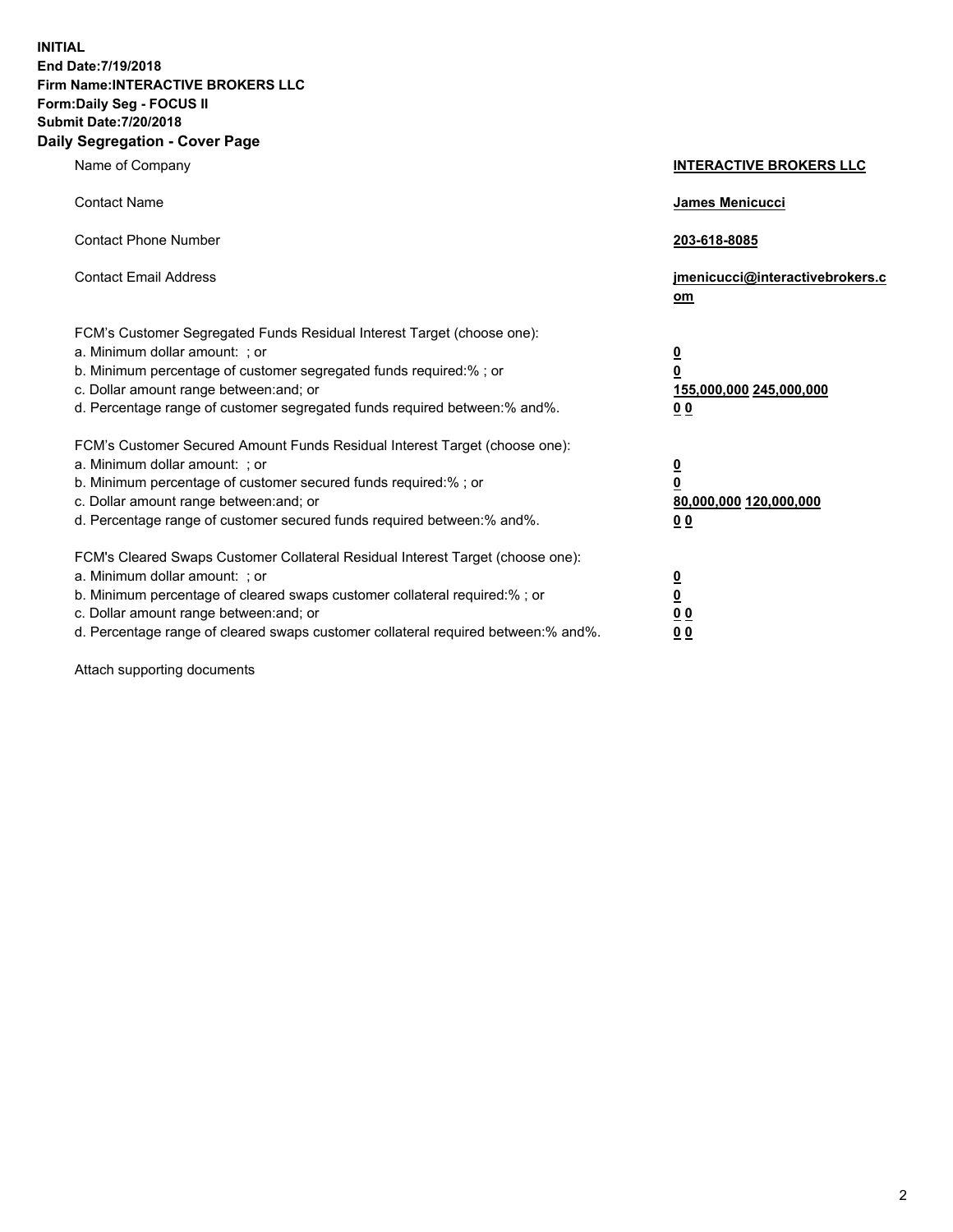## **INITIAL End Date:7/19/2018 Firm Name:INTERACTIVE BROKERS LLC Form:Daily Seg - FOCUS II Submit Date:7/20/2018 Daily Segregation - Secured Amounts**

| Daily Jegi egation - Jeculeu Alliounts                                                    |                                                                                                                                                                                                                                                                                                                                                                                                                                                                                                                                                                                                                                                                                                                                                                                                                                                                                                                                                                                                                                                                                                                                                                                                                                                                                                                                                                                                                                                                                                                                                                                                                                                                                                                                                                                                                                                                                                                                                                                                                                                      |
|-------------------------------------------------------------------------------------------|------------------------------------------------------------------------------------------------------------------------------------------------------------------------------------------------------------------------------------------------------------------------------------------------------------------------------------------------------------------------------------------------------------------------------------------------------------------------------------------------------------------------------------------------------------------------------------------------------------------------------------------------------------------------------------------------------------------------------------------------------------------------------------------------------------------------------------------------------------------------------------------------------------------------------------------------------------------------------------------------------------------------------------------------------------------------------------------------------------------------------------------------------------------------------------------------------------------------------------------------------------------------------------------------------------------------------------------------------------------------------------------------------------------------------------------------------------------------------------------------------------------------------------------------------------------------------------------------------------------------------------------------------------------------------------------------------------------------------------------------------------------------------------------------------------------------------------------------------------------------------------------------------------------------------------------------------------------------------------------------------------------------------------------------------|
| Foreign Futures and Foreign Options Secured Amounts                                       |                                                                                                                                                                                                                                                                                                                                                                                                                                                                                                                                                                                                                                                                                                                                                                                                                                                                                                                                                                                                                                                                                                                                                                                                                                                                                                                                                                                                                                                                                                                                                                                                                                                                                                                                                                                                                                                                                                                                                                                                                                                      |
| Amount required to be set aside pursuant to law, rule or regulation of a foreign          | $0$ [7305]                                                                                                                                                                                                                                                                                                                                                                                                                                                                                                                                                                                                                                                                                                                                                                                                                                                                                                                                                                                                                                                                                                                                                                                                                                                                                                                                                                                                                                                                                                                                                                                                                                                                                                                                                                                                                                                                                                                                                                                                                                           |
| government or a rule of a self-regulatory organization authorized thereunder              |                                                                                                                                                                                                                                                                                                                                                                                                                                                                                                                                                                                                                                                                                                                                                                                                                                                                                                                                                                                                                                                                                                                                                                                                                                                                                                                                                                                                                                                                                                                                                                                                                                                                                                                                                                                                                                                                                                                                                                                                                                                      |
| Net ledger balance - Foreign Futures and Foreign Option Trading - All Customers           |                                                                                                                                                                                                                                                                                                                                                                                                                                                                                                                                                                                                                                                                                                                                                                                                                                                                                                                                                                                                                                                                                                                                                                                                                                                                                                                                                                                                                                                                                                                                                                                                                                                                                                                                                                                                                                                                                                                                                                                                                                                      |
| A. Cash                                                                                   | 444,579,383 [7315]                                                                                                                                                                                                                                                                                                                                                                                                                                                                                                                                                                                                                                                                                                                                                                                                                                                                                                                                                                                                                                                                                                                                                                                                                                                                                                                                                                                                                                                                                                                                                                                                                                                                                                                                                                                                                                                                                                                                                                                                                                   |
| B. Securities (at market)                                                                 | $0$ [7317]                                                                                                                                                                                                                                                                                                                                                                                                                                                                                                                                                                                                                                                                                                                                                                                                                                                                                                                                                                                                                                                                                                                                                                                                                                                                                                                                                                                                                                                                                                                                                                                                                                                                                                                                                                                                                                                                                                                                                                                                                                           |
| Net unrealized profit (loss) in open futures contracts traded on a foreign board of trade | -14,749,451 <sup>[7325]</sup>                                                                                                                                                                                                                                                                                                                                                                                                                                                                                                                                                                                                                                                                                                                                                                                                                                                                                                                                                                                                                                                                                                                                                                                                                                                                                                                                                                                                                                                                                                                                                                                                                                                                                                                                                                                                                                                                                                                                                                                                                        |
| Exchange traded options                                                                   |                                                                                                                                                                                                                                                                                                                                                                                                                                                                                                                                                                                                                                                                                                                                                                                                                                                                                                                                                                                                                                                                                                                                                                                                                                                                                                                                                                                                                                                                                                                                                                                                                                                                                                                                                                                                                                                                                                                                                                                                                                                      |
|                                                                                           | <b>371,128</b> [7335]                                                                                                                                                                                                                                                                                                                                                                                                                                                                                                                                                                                                                                                                                                                                                                                                                                                                                                                                                                                                                                                                                                                                                                                                                                                                                                                                                                                                                                                                                                                                                                                                                                                                                                                                                                                                                                                                                                                                                                                                                                |
|                                                                                           | $-62,077$ [7337]                                                                                                                                                                                                                                                                                                                                                                                                                                                                                                                                                                                                                                                                                                                                                                                                                                                                                                                                                                                                                                                                                                                                                                                                                                                                                                                                                                                                                                                                                                                                                                                                                                                                                                                                                                                                                                                                                                                                                                                                                                     |
|                                                                                           | 430,138,983 [7345]                                                                                                                                                                                                                                                                                                                                                                                                                                                                                                                                                                                                                                                                                                                                                                                                                                                                                                                                                                                                                                                                                                                                                                                                                                                                                                                                                                                                                                                                                                                                                                                                                                                                                                                                                                                                                                                                                                                                                                                                                                   |
|                                                                                           | 2,537 [7351]                                                                                                                                                                                                                                                                                                                                                                                                                                                                                                                                                                                                                                                                                                                                                                                                                                                                                                                                                                                                                                                                                                                                                                                                                                                                                                                                                                                                                                                                                                                                                                                                                                                                                                                                                                                                                                                                                                                                                                                                                                         |
|                                                                                           | 0 [7352] 2,537 [7354]                                                                                                                                                                                                                                                                                                                                                                                                                                                                                                                                                                                                                                                                                                                                                                                                                                                                                                                                                                                                                                                                                                                                                                                                                                                                                                                                                                                                                                                                                                                                                                                                                                                                                                                                                                                                                                                                                                                                                                                                                                |
|                                                                                           | 430,141,520 [7355]                                                                                                                                                                                                                                                                                                                                                                                                                                                                                                                                                                                                                                                                                                                                                                                                                                                                                                                                                                                                                                                                                                                                                                                                                                                                                                                                                                                                                                                                                                                                                                                                                                                                                                                                                                                                                                                                                                                                                                                                                                   |
|                                                                                           |                                                                                                                                                                                                                                                                                                                                                                                                                                                                                                                                                                                                                                                                                                                                                                                                                                                                                                                                                                                                                                                                                                                                                                                                                                                                                                                                                                                                                                                                                                                                                                                                                                                                                                                                                                                                                                                                                                                                                                                                                                                      |
|                                                                                           | 430,141,520 [7360]                                                                                                                                                                                                                                                                                                                                                                                                                                                                                                                                                                                                                                                                                                                                                                                                                                                                                                                                                                                                                                                                                                                                                                                                                                                                                                                                                                                                                                                                                                                                                                                                                                                                                                                                                                                                                                                                                                                                                                                                                                   |
| 6.                                                                                        |                                                                                                                                                                                                                                                                                                                                                                                                                                                                                                                                                                                                                                                                                                                                                                                                                                                                                                                                                                                                                                                                                                                                                                                                                                                                                                                                                                                                                                                                                                                                                                                                                                                                                                                                                                                                                                                                                                                                                                                                                                                      |
|                                                                                           |                                                                                                                                                                                                                                                                                                                                                                                                                                                                                                                                                                                                                                                                                                                                                                                                                                                                                                                                                                                                                                                                                                                                                                                                                                                                                                                                                                                                                                                                                                                                                                                                                                                                                                                                                                                                                                                                                                                                                                                                                                                      |
|                                                                                           |                                                                                                                                                                                                                                                                                                                                                                                                                                                                                                                                                                                                                                                                                                                                                                                                                                                                                                                                                                                                                                                                                                                                                                                                                                                                                                                                                                                                                                                                                                                                                                                                                                                                                                                                                                                                                                                                                                                                                                                                                                                      |
|                                                                                           | 84,468,599 [7500]                                                                                                                                                                                                                                                                                                                                                                                                                                                                                                                                                                                                                                                                                                                                                                                                                                                                                                                                                                                                                                                                                                                                                                                                                                                                                                                                                                                                                                                                                                                                                                                                                                                                                                                                                                                                                                                                                                                                                                                                                                    |
|                                                                                           | 0 [7520] 84,468,599 [7530]                                                                                                                                                                                                                                                                                                                                                                                                                                                                                                                                                                                                                                                                                                                                                                                                                                                                                                                                                                                                                                                                                                                                                                                                                                                                                                                                                                                                                                                                                                                                                                                                                                                                                                                                                                                                                                                                                                                                                                                                                           |
|                                                                                           |                                                                                                                                                                                                                                                                                                                                                                                                                                                                                                                                                                                                                                                                                                                                                                                                                                                                                                                                                                                                                                                                                                                                                                                                                                                                                                                                                                                                                                                                                                                                                                                                                                                                                                                                                                                                                                                                                                                                                                                                                                                      |
|                                                                                           | 371,863,755 [7540]                                                                                                                                                                                                                                                                                                                                                                                                                                                                                                                                                                                                                                                                                                                                                                                                                                                                                                                                                                                                                                                                                                                                                                                                                                                                                                                                                                                                                                                                                                                                                                                                                                                                                                                                                                                                                                                                                                                                                                                                                                   |
|                                                                                           | 0 [7560] 371,863,755 [7570]                                                                                                                                                                                                                                                                                                                                                                                                                                                                                                                                                                                                                                                                                                                                                                                                                                                                                                                                                                                                                                                                                                                                                                                                                                                                                                                                                                                                                                                                                                                                                                                                                                                                                                                                                                                                                                                                                                                                                                                                                          |
|                                                                                           |                                                                                                                                                                                                                                                                                                                                                                                                                                                                                                                                                                                                                                                                                                                                                                                                                                                                                                                                                                                                                                                                                                                                                                                                                                                                                                                                                                                                                                                                                                                                                                                                                                                                                                                                                                                                                                                                                                                                                                                                                                                      |
|                                                                                           | $0$ [7580]                                                                                                                                                                                                                                                                                                                                                                                                                                                                                                                                                                                                                                                                                                                                                                                                                                                                                                                                                                                                                                                                                                                                                                                                                                                                                                                                                                                                                                                                                                                                                                                                                                                                                                                                                                                                                                                                                                                                                                                                                                           |
|                                                                                           | $0$ [7590]                                                                                                                                                                                                                                                                                                                                                                                                                                                                                                                                                                                                                                                                                                                                                                                                                                                                                                                                                                                                                                                                                                                                                                                                                                                                                                                                                                                                                                                                                                                                                                                                                                                                                                                                                                                                                                                                                                                                                                                                                                           |
|                                                                                           | $0$ [7600]                                                                                                                                                                                                                                                                                                                                                                                                                                                                                                                                                                                                                                                                                                                                                                                                                                                                                                                                                                                                                                                                                                                                                                                                                                                                                                                                                                                                                                                                                                                                                                                                                                                                                                                                                                                                                                                                                                                                                                                                                                           |
|                                                                                           | $0$ [7610]                                                                                                                                                                                                                                                                                                                                                                                                                                                                                                                                                                                                                                                                                                                                                                                                                                                                                                                                                                                                                                                                                                                                                                                                                                                                                                                                                                                                                                                                                                                                                                                                                                                                                                                                                                                                                                                                                                                                                                                                                                           |
|                                                                                           | 0 [7615] 0 [7620]                                                                                                                                                                                                                                                                                                                                                                                                                                                                                                                                                                                                                                                                                                                                                                                                                                                                                                                                                                                                                                                                                                                                                                                                                                                                                                                                                                                                                                                                                                                                                                                                                                                                                                                                                                                                                                                                                                                                                                                                                                    |
|                                                                                           |                                                                                                                                                                                                                                                                                                                                                                                                                                                                                                                                                                                                                                                                                                                                                                                                                                                                                                                                                                                                                                                                                                                                                                                                                                                                                                                                                                                                                                                                                                                                                                                                                                                                                                                                                                                                                                                                                                                                                                                                                                                      |
|                                                                                           | $0$ [7640]                                                                                                                                                                                                                                                                                                                                                                                                                                                                                                                                                                                                                                                                                                                                                                                                                                                                                                                                                                                                                                                                                                                                                                                                                                                                                                                                                                                                                                                                                                                                                                                                                                                                                                                                                                                                                                                                                                                                                                                                                                           |
|                                                                                           | $0$ [7650]                                                                                                                                                                                                                                                                                                                                                                                                                                                                                                                                                                                                                                                                                                                                                                                                                                                                                                                                                                                                                                                                                                                                                                                                                                                                                                                                                                                                                                                                                                                                                                                                                                                                                                                                                                                                                                                                                                                                                                                                                                           |
|                                                                                           | $0$ [7660]                                                                                                                                                                                                                                                                                                                                                                                                                                                                                                                                                                                                                                                                                                                                                                                                                                                                                                                                                                                                                                                                                                                                                                                                                                                                                                                                                                                                                                                                                                                                                                                                                                                                                                                                                                                                                                                                                                                                                                                                                                           |
|                                                                                           | $0$ [7670]                                                                                                                                                                                                                                                                                                                                                                                                                                                                                                                                                                                                                                                                                                                                                                                                                                                                                                                                                                                                                                                                                                                                                                                                                                                                                                                                                                                                                                                                                                                                                                                                                                                                                                                                                                                                                                                                                                                                                                                                                                           |
|                                                                                           | 0 [7675] 0 [7680]                                                                                                                                                                                                                                                                                                                                                                                                                                                                                                                                                                                                                                                                                                                                                                                                                                                                                                                                                                                                                                                                                                                                                                                                                                                                                                                                                                                                                                                                                                                                                                                                                                                                                                                                                                                                                                                                                                                                                                                                                                    |
|                                                                                           |                                                                                                                                                                                                                                                                                                                                                                                                                                                                                                                                                                                                                                                                                                                                                                                                                                                                                                                                                                                                                                                                                                                                                                                                                                                                                                                                                                                                                                                                                                                                                                                                                                                                                                                                                                                                                                                                                                                                                                                                                                                      |
|                                                                                           | 108,294,456 [7700]                                                                                                                                                                                                                                                                                                                                                                                                                                                                                                                                                                                                                                                                                                                                                                                                                                                                                                                                                                                                                                                                                                                                                                                                                                                                                                                                                                                                                                                                                                                                                                                                                                                                                                                                                                                                                                                                                                                                                                                                                                   |
|                                                                                           | $0$ [7710]                                                                                                                                                                                                                                                                                                                                                                                                                                                                                                                                                                                                                                                                                                                                                                                                                                                                                                                                                                                                                                                                                                                                                                                                                                                                                                                                                                                                                                                                                                                                                                                                                                                                                                                                                                                                                                                                                                                                                                                                                                           |
|                                                                                           | -9,860,375 [7720]                                                                                                                                                                                                                                                                                                                                                                                                                                                                                                                                                                                                                                                                                                                                                                                                                                                                                                                                                                                                                                                                                                                                                                                                                                                                                                                                                                                                                                                                                                                                                                                                                                                                                                                                                                                                                                                                                                                                                                                                                                    |
|                                                                                           | 371,128 [7730]                                                                                                                                                                                                                                                                                                                                                                                                                                                                                                                                                                                                                                                                                                                                                                                                                                                                                                                                                                                                                                                                                                                                                                                                                                                                                                                                                                                                                                                                                                                                                                                                                                                                                                                                                                                                                                                                                                                                                                                                                                       |
|                                                                                           | <u>-62,077</u> [7735] <u>98,743,132</u> [7740]                                                                                                                                                                                                                                                                                                                                                                                                                                                                                                                                                                                                                                                                                                                                                                                                                                                                                                                                                                                                                                                                                                                                                                                                                                                                                                                                                                                                                                                                                                                                                                                                                                                                                                                                                                                                                                                                                                                                                                                                       |
|                                                                                           | 0 [7760]                                                                                                                                                                                                                                                                                                                                                                                                                                                                                                                                                                                                                                                                                                                                                                                                                                                                                                                                                                                                                                                                                                                                                                                                                                                                                                                                                                                                                                                                                                                                                                                                                                                                                                                                                                                                                                                                                                                                                                                                                                             |
|                                                                                           | $0$ [7765]                                                                                                                                                                                                                                                                                                                                                                                                                                                                                                                                                                                                                                                                                                                                                                                                                                                                                                                                                                                                                                                                                                                                                                                                                                                                                                                                                                                                                                                                                                                                                                                                                                                                                                                                                                                                                                                                                                                                                                                                                                           |
|                                                                                           | 555,075,486 [7770]                                                                                                                                                                                                                                                                                                                                                                                                                                                                                                                                                                                                                                                                                                                                                                                                                                                                                                                                                                                                                                                                                                                                                                                                                                                                                                                                                                                                                                                                                                                                                                                                                                                                                                                                                                                                                                                                                                                                                                                                                                   |
|                                                                                           | 124,933,966 [7380]                                                                                                                                                                                                                                                                                                                                                                                                                                                                                                                                                                                                                                                                                                                                                                                                                                                                                                                                                                                                                                                                                                                                                                                                                                                                                                                                                                                                                                                                                                                                                                                                                                                                                                                                                                                                                                                                                                                                                                                                                                   |
|                                                                                           |                                                                                                                                                                                                                                                                                                                                                                                                                                                                                                                                                                                                                                                                                                                                                                                                                                                                                                                                                                                                                                                                                                                                                                                                                                                                                                                                                                                                                                                                                                                                                                                                                                                                                                                                                                                                                                                                                                                                                                                                                                                      |
|                                                                                           | 80,000,000 [7780]                                                                                                                                                                                                                                                                                                                                                                                                                                                                                                                                                                                                                                                                                                                                                                                                                                                                                                                                                                                                                                                                                                                                                                                                                                                                                                                                                                                                                                                                                                                                                                                                                                                                                                                                                                                                                                                                                                                                                                                                                                    |
|                                                                                           | 44,933,966 [7785]                                                                                                                                                                                                                                                                                                                                                                                                                                                                                                                                                                                                                                                                                                                                                                                                                                                                                                                                                                                                                                                                                                                                                                                                                                                                                                                                                                                                                                                                                                                                                                                                                                                                                                                                                                                                                                                                                                                                                                                                                                    |
|                                                                                           | a. Market value of open option contracts purchased on a foreign board of trade<br>b. Market value of open contracts granted (sold) on a foreign board of trade<br>Net equity (deficit) (add lines 1.2. and 3.)<br>Account liquidating to a deficit and account with a debit balances - gross amount<br>Less: amount offset by customer owned securities<br>Amount required to be set aside as the secured amount - Net Liquidating Equity<br>Method (add lines 4 and 5)<br>Greater of amount required to be set aside pursuant to foreign jurisdiction (above) or line<br>FUNDS DEPOSITED IN SEPARATE REGULATION 30.7 ACCOUNTS<br>Cash in banks<br>A. Banks located in the United States<br>B. Other banks qualified under Regulation 30.7<br>Securities<br>A. In safekeeping with banks located in the United States<br>B. In safekeeping with other banks qualified under Regulation 30.7<br>Equities with registered futures commission merchants<br>A. Cash<br><b>B.</b> Securities<br>C. Unrealized gain (loss) on open futures contracts<br>D. Value of long option contracts<br>E. Value of short option contracts<br>Amounts held by clearing organizations of foreign boards of trade<br>A. Cash<br><b>B.</b> Securities<br>C. Amount due to (from) clearing organization - daily variation<br>D. Value of long option contracts<br>E. Value of short option contracts<br>Amounts held by members of foreign boards of trade<br>A. Cash<br><b>B.</b> Securities<br>C. Unrealized gain (loss) on open futures contracts<br>D. Value of long option contracts<br>E. Value of short option contracts<br>Amounts with other depositories designated by a foreign board of trade<br>Segregated funds on hand<br>Total funds in separate section 30.7 accounts<br>Excess (deficiency) Set Aside for Secured Amount (subtract line 7 Secured Statement<br>Page 1 from Line 8)<br>Management Target Amount for Excess funds in separate section 30.7 accounts<br>Excess (deficiency) funds in separate 30.7 accounts over (under) Management Target |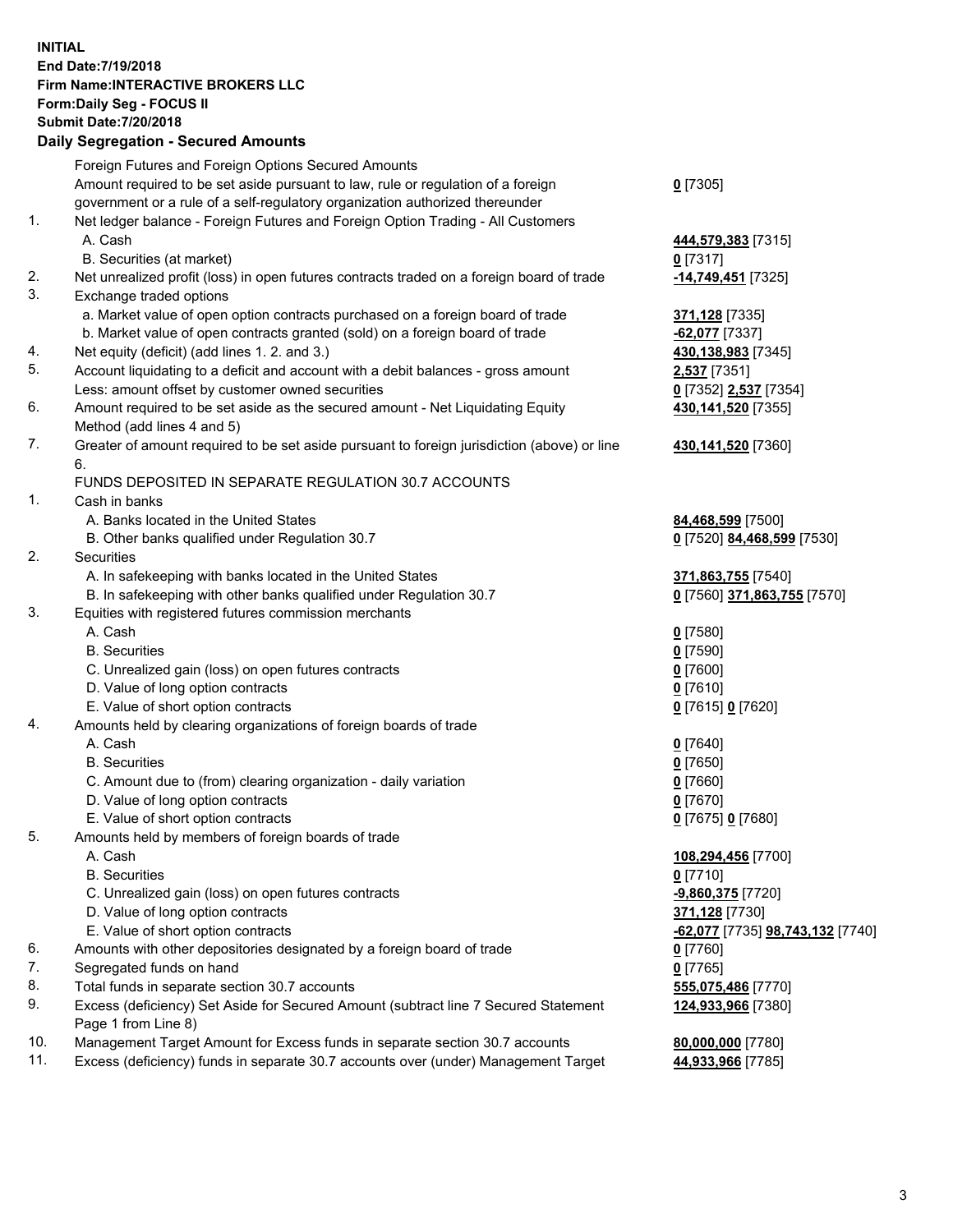**INITIAL End Date:7/19/2018 Firm Name:INTERACTIVE BROKERS LLC Form:Daily Seg - FOCUS II Submit Date:7/20/2018 Daily Segregation - Segregation Statement** SEGREGATION REQUIREMENTS(Section 4d(2) of the CEAct) 1. Net ledger balance A. Cash **3,961,729,121** [7010] B. Securities (at market) **0** [7020] 2. Net unrealized profit (loss) in open futures contracts traded on a contract market **-10,284,035** [7030] 3. Exchange traded options A. Add market value of open option contracts purchased on a contract market **223,346,987** [7032] B. Deduct market value of open option contracts granted (sold) on a contract market **-204,836,797** [7033] 4. Net equity (deficit) (add lines 1, 2 and 3) **3,969,955,276** [7040] 5. Accounts liquidating to a deficit and accounts with debit balances - gross amount **170,217** [7045] Less: amount offset by customer securities **0** [7047] **170,217** [7050] 6. Amount required to be segregated (add lines 4 and 5) **3,970,125,493** [7060] FUNDS IN SEGREGATED ACCOUNTS 7. Deposited in segregated funds bank accounts A. Cash **865,457,678** [7070] B. Securities representing investments of customers' funds (at market) **2,087,988,815** [7080] C. Securities held for particular customers or option customers in lieu of cash (at market) **0** [7090] 8. Margins on deposit with derivatives clearing organizations of contract markets A. Cash **24,049,337** [7100] B. Securities representing investments of customers' funds (at market) **1,169,675,857** [7110] C. Securities held for particular customers or option customers in lieu of cash (at market) **0** [7120] 9. Net settlement from (to) derivatives clearing organizations of contract markets **11,117,638** [7130] 10. Exchange traded options A. Value of open long option contracts **223,314,257** [7132] B. Value of open short option contracts **-204,833,584** [7133] 11. Net equities with other FCMs A. Net liquidating equity **0** [7140] B. Securities representing investments of customers' funds (at market) **0** [7160] C. Securities held for particular customers or option customers in lieu of cash (at market) **0** [7170] 12. Segregated funds on hand **0** [7150] 13. Total amount in segregation (add lines 7 through 12) **4,176,769,998** [7180] 14. Excess (deficiency) funds in segregation (subtract line 6 from line 13) **206,644,505** [7190] 15. Management Target Amount for Excess funds in segregation **155,000,000** [7194]

16. Excess (deficiency) funds in segregation over (under) Management Target Amount Excess

**51,644,505** [7198]